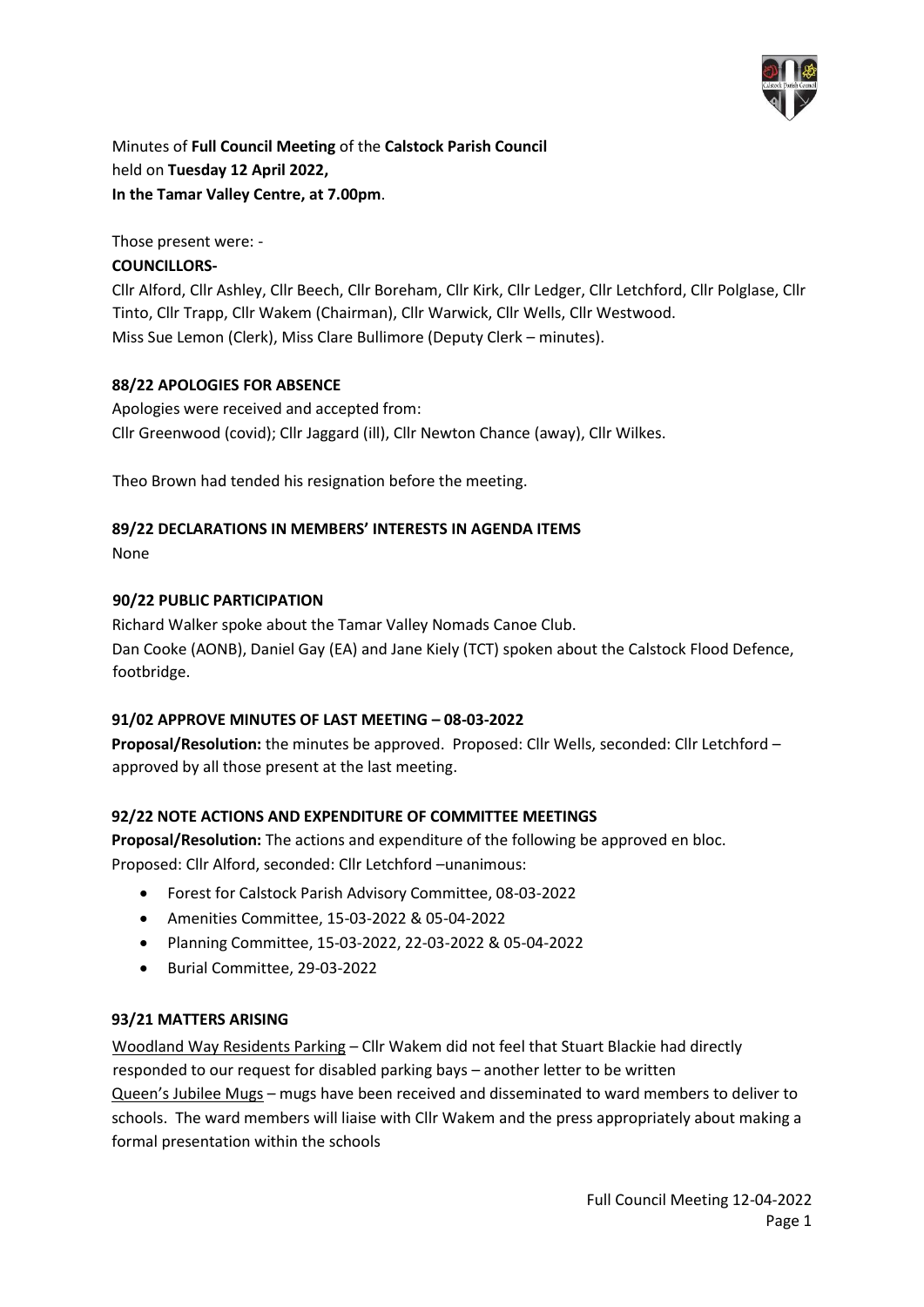

#### **94/22 NEW CORRESPONDENCE**

The following items of correspondence were noted:

- Tamar Valley AONB Briefing Note Response to Government's consultation on the recommendations of the Landscapes Review of Designated Landscapes
- The Motor Cycling Club 'Dick Peachey 3 Day Trial', 24 to 26th April 2022
- The Platinum Jubilee Parade 12.30pm, Truro, Thursday 2nd June
- Email received (Oz Osborne) requesting clarification on solar panel policy within the NDP; statement uploaded onto the Website – Cllr Tinto felt this statement was useful to state the position of the Parish Council and for parishioners to continue to apply for solar panels and each application will be looked at on an individual basis

The following items were deferred to F&GP:

- Grant request from Harrowbarrow and Metherell Community Association contribution of £150 towards cost of events to mark the Queen's Jubilee
- Calstock Social Club Grant Request for £435 for a bouncy castle for the Queen's Jubilee celebration
- Calstock Footpath Society Grant Request for £250 towards public liability insurance

## **95/22 CLERK'S INFORMATION**

Committee Structure 2022-2023 document disseminated, comments required before 06-05-2022. Cllr Letchford raised concern that there is no identified core group for the planning committee, Cllr Boreham to look into this.

Application made to the Sustainable Development Fund, Tamar Valley AONB for refurbishment work to two paths – applications successful for remedial work on the Rifle Volunteer path and the path at Body's Court, Delaware.

Council Meeting Dates: Parish Meeting (Citizen of the Year Award) 10-05-2022; Annual Meeting 17- 05-2022

# **96/22 REQUEST FOR TOILETS TO REMAIN OPEN AND GATE TO REMAIN UNLOCKED ONTO THE FIELD IN CALSTOCK ON 08-05-2022 FOR CANOE RACE**

Richard Walker requested access to the field and gate the evening before and day of the canoe race. Proposal/resolution: to support this request. Proposed: Cllr Tinto, seconded: Cllr Polglase – unanimous.

# **97/22 RECOMMENDATION FROM PERSONNEL: DELEGATED MEMBER OF PERSONNEL COMMITTEE TO WORK WITH THE CLERKS TO REVIEW POLICIES, PROCEDURES AND REGULATIONS TO SUBMIT TO THE FULL COUNCIL FOR APPROVAL BEFORE PUBLISHING ON THE WEBSITE**

Cllr Boreham explained that there are more policies and procedures than first thought. She has offered to work with the clerks to review and update these and ask Full Council for approval. Some will be more appropriate for committees to review. The recommendation was proposed by Cllr Trapp, seconded by Cllr Alford and approved by all.

## **98/22 CIL FUNDING STREAM**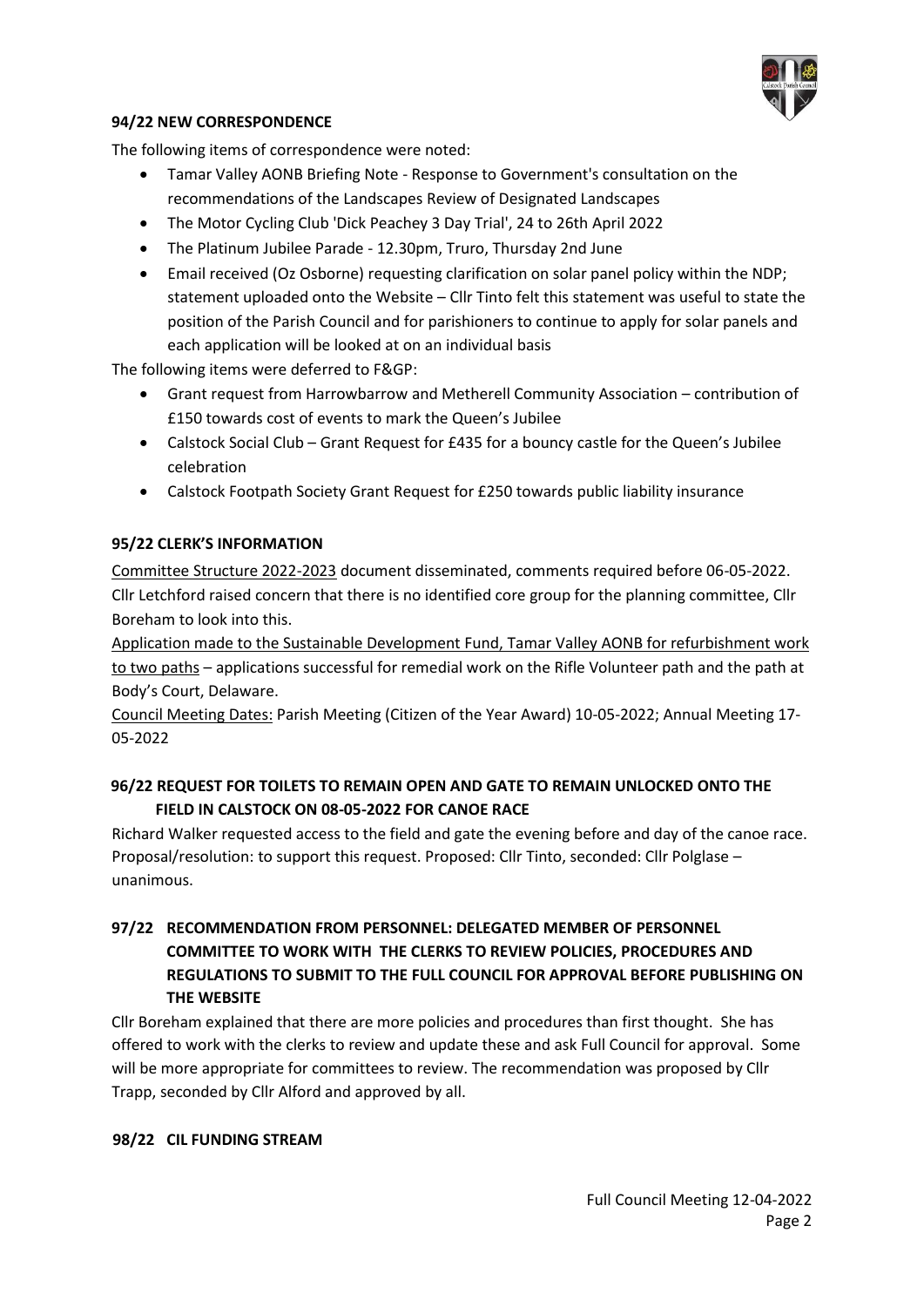

The Clerks reported that there is some CIL funding available to apply for. Cllr Westwood reminded the council that she is sending out a survey about what facilities people would like and an expression of interest may be submitted thereafter, as appropriate. The deadline for the expressions of interest is June.

## **99/22 STANDING ITEM: CALSTOCK FLOOD DEFENCE**

Following a presentation at last week's Amenities Committee there was further discussion about the ongoing liability, maintenance and inspection of the bridge. Cllr Tinto felt it is important to know what the annual costs are likely to be should the Parish Council find themselves responsible for this – which he believes they will. After a discussion it was proposed by Cllr Warwick that the Parish Council take on the insurance of the bridge and the responsibility for the insurance of the bridge. Proposed: Cllr Warwick, seconded: Cllr Kirk – unanimous.

## **100/22 STANDING ITEM: 5 DAY PLANNING APPLICATION: PA22/01985**

**Proposal/resolution:** to agree with the Planning Officer's recommendation to support this in line with the removal of the dormer windows. Proposed: Cllr Trapp, seconded: Cllr Alford – unanimous.

**101/22 STANDING ITEM: TOILETS**

Nothing to report.

## **102/22 STANDING ITEM: A390**

Cllr Wells reported that he will have a meeting the week after Easter to finalise the training for Speedwatch.

Cornwall Council have undertaken a survey despite promising the working group that they would let them know beforehand. Cllrs Wells, Trapp and Kirk will continue to try and secure a pedestrian crossing and for money for surveys not to be taken out of the allocated funding that they believe should be spend on the actual proposals.

## **103/22 STANDING ITEM: FOSTERS FIELD**

Nothing to report.

# **104/22 STANDING ITEM: CORNWALL COUNCIL REPORT – CLLR KIRK**

Visit from Martin Worth, Tamar Bridge and Torpoint Ferry Committee- Cllr Kirk reported that Cllr Work (Deputy Portfolio Holder for Transport) had been on a walk around Gunnislake with Cllr Kirk. He acknowledged the frustration felt that our area of East Cornwall is often overlooked. He told Cllr Kirk that he would- from now on -refer to three Tamar Crossings, not just two.

Bus Service cuts – Cllr Kirk told the Parish Council that she has complained bitterly about the cutting of bus services and asked for support with this – agreed a letter would be written.

Delaware Outdoor Education Centre – Cllr Kirk understands that the centre has now closed and that the site is being looked at for building affordable dwellings on. Although having reservations about more housing in the Delaware Ward, Cllr Kirk did wonder if negotiations could take place as there is the old school house which could serve as a community centre if a community group could be established on a sustainable basis.

Community Chest Monies- some successful bids have yet to receive their grants from last year: the Link Officer is chasing this up and the new tranche of Community Chest money (£3000 in total) is open for requests.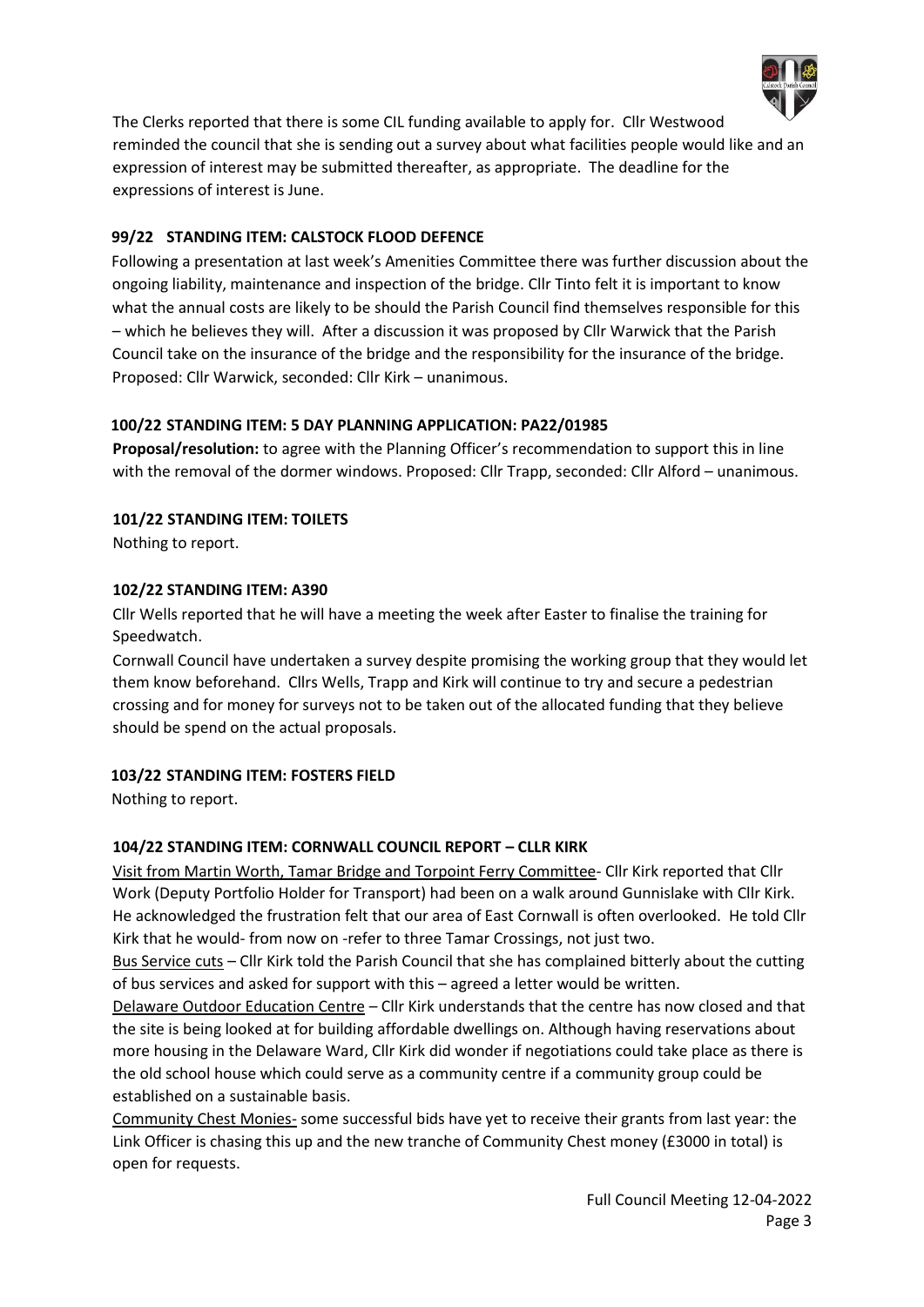

Cornwall Council votes: the council voted to declare solidarity with Ukraine and also voted to support giving the vote to 16 year olds.

# **105/22 STANDING ITEM: REPORTS FROM OTHER MEMBERS REPRESENTING THE COUNCIL ON THE COMMITTEES OR AT MEETINGS OF OTHER ORGANISATIONS**

Cllr Beech reported that he has not been able to visit the Delaware Community Learning Centre much but is hoping to do so regularly soon, but will not be able to attend next week's AGM.

## **106/22 STANDING ITEM: APPROVE PAYMENT LIST**

**Proposal/resolution:** to approve payment list. Proposed: Cllr Alford, seconded: Cllr Trapp – 4 abstentions (Cllrs Tinto, Polglase, Westwood, Wells) all other in favour.

## **107/22 DATES OF FUTURE MEETINGS**

Recreation Committee – 19-04-2022, 1800 F&GP Committee – 19-04-2022, 1900 Planning Committee – 19-04-2022 Parish Meeting (including Citizen of the Year) 10-05-2022, 1900 Annual Meeting 17-05-2022, 1900

## **108/22 URGENT INFORMATION**

Theo Brown has resigned from the Council. This leaves a vacancy for Chairman on the Skate Park Advisory Committee

An Easter Trail is to take place on St Ann's Chapel Playing Field on Saturday 16-04-2022.

The £500 donated to the Disaster Emergencies Committee was match funded by the Co-operative Bank so £1000 was donated in total.

The meeting closed at 2020

Signed: …………………………………………………………………………………… Date: …………………………………..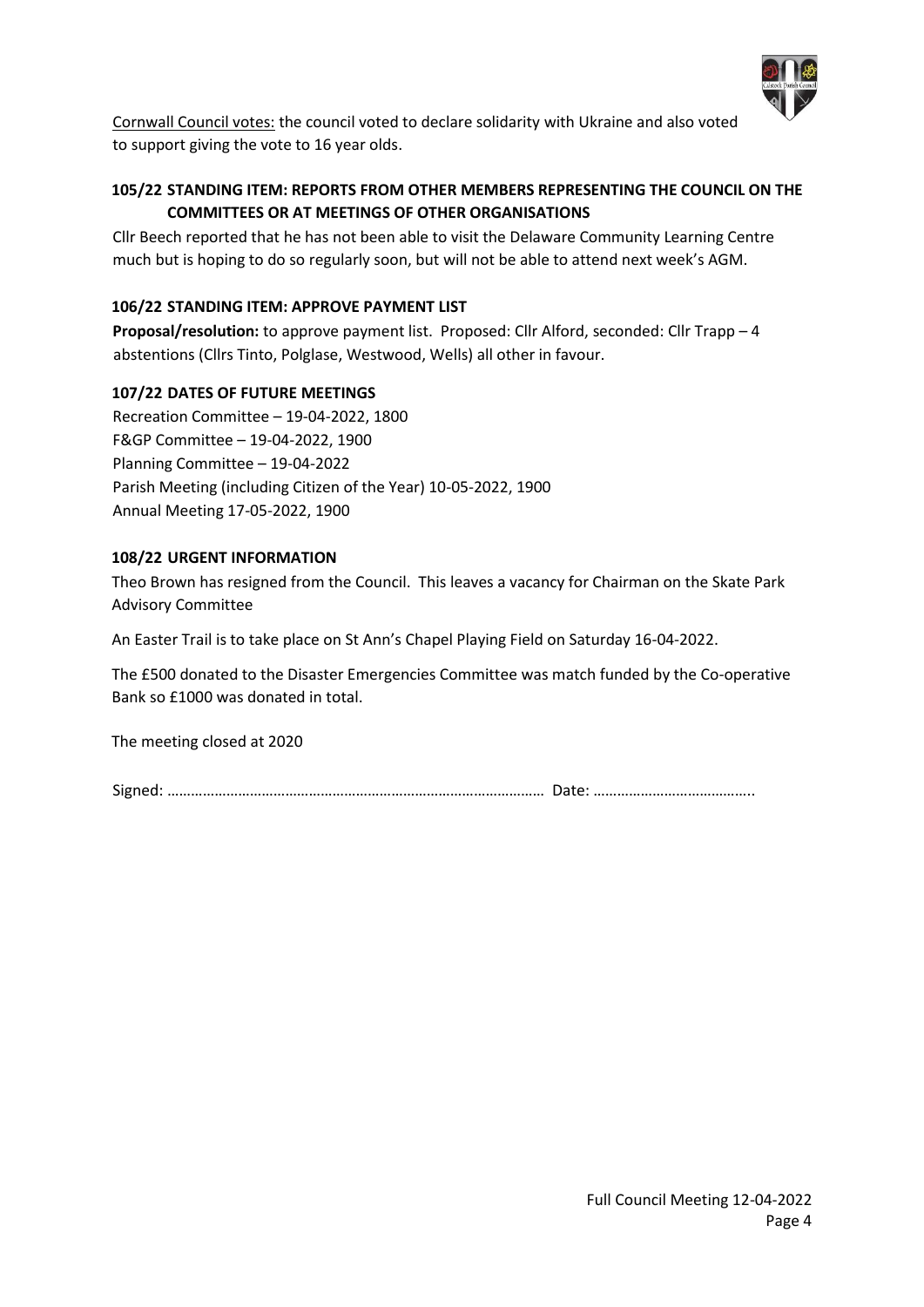

#### **Calstock Parish Council**

#### **DRAFT PAYMENTS LIST MARCH 2022**

| <b>Voucher Cheque</b> | Cod                               | <b>Name</b>                                           | <b>Description</b>                  | Amount   |
|-----------------------|-----------------------------------|-------------------------------------------------------|-------------------------------------|----------|
| 531                   | 25 - Utilities - Water            | South West Water                                      | <b>Water Albaston Cemetery</b>      | 47.59    |
| 532                   | 16 - Toilets Utilities - Water    | South West Water                                      | <b>Water Calstock toilets</b>       | 44 93    |
| 533                   | 31 - Utilities - Water            | South West Water                                      | <b>Water Gunnislake Pavilion</b>    | 17.07    |
| 534                   | 26 - Utilities - Electric         | <b>EDF</b> Energy                                     | <b>Electric Workshop</b>            | 9.00     |
| 535                   | 41 - IT Running Costs             | SeaDog IT                                             | <b>Web Site Service</b>             | 25.00    |
| 536                   | 48 - Miscellaneous Expenses       | H M Land Registry                                     | <b>Land Registry Check</b>          | 6.00     |
| 537                   | 48 - Miscellaneous Expenses       | <b>H M Land Registry</b>                              | <b>Land Registry Check</b>          | 6.00     |
| 538                   | 41 - IT Running Costs             | SeaDog IT                                             | <b>Web Site Service</b>             | 155.00   |
| 539                   | 45 - Vehicle Running Costs        | <b>Allstar</b>                                        | <b>Vehicle Fuel</b>                 | 132.33   |
| 540                   | 41 - IT Running Costs             | Voipfone                                              | Voip Phone Top-up                   | 72.00    |
| 541                   | 41 - IT Running Costs             | Google                                                | Google G Suite                      | 96.60    |
| 542                   | 41 - IT Running Costs             | Google                                                | Google G Suite                      | 69.30    |
| 543                   | 41 - IT Running Costs             | Google                                                | Google G Suite                      | 9.20     |
| 544                   | 29 - Capital Costs                | Notice Me                                             | Noticeboard                         | 161.88   |
| 545-548               | 5 - Salaries                      | S Lemon                                               | Salary                              | 5.844.93 |
| 549                   | 6 - Pensions                      | <b>Cornwall Council</b>                               | Pensions                            | 1.789.71 |
| 550                   | 48 - Miscellaneous Expenses       | Dash (UK) Ltd                                         | <b>Jubilee Mugs</b>                 | 1,908.00 |
| 551                   | 57 - Forest for Calstock Parish   | Vizid                                                 | <b>Forest for Calstock</b>          | 742.80   |
| 552                   | 11 - Consultancy General          | task-it.com                                           | <b>Consultancy Support</b>          | 378.00   |
| 553                   | 39 - Tools, Equipment, Consu      | Trewartha, Gregory and Doidge LtMaterials for Workmen |                                     | 206.47   |
| 554                   | 14 - Toilets Equipment & Cons     | Impact Laundry & Cleaning Ltd                         | <b>Toilet Hygiene</b>               | 57.04    |
| 555                   | 25 - Utilities - Water            | South West Water                                      | <b>Water Calstock Cemetery</b>      | 3.95     |
| 556                   | 31 - Utilities - Water            | South West Water                                      | <b>Water St Annes PF</b>            | 10.94    |
| 557                   | 43 - Grants Given                 | <b>Co-operative Bank</b>                              | Grant                               | 500.00   |
| 558                   | 7 - Tax & NI                      | <b>HMRC</b>                                           | Tax & NI                            | 1.995.10 |
| 559                   | 17 - Toilets Utilities - Electric | <b>British Gas</b>                                    | <b>Electric Gunnislake Toilets</b>  | 16.33    |
| 560                   | 14 - Toilets Equipment & Cons     | Impact Laundry & Cleaning Ltd                         | <b>Toilet Hygiene</b>               | 52.80    |
| 561                   | 44 - Vehicles Leases & Purcha     | <b>Ford Lease</b>                                     | <b>Van Leases</b>                   | 638.98   |
| 562                   | 47 - Waste Removal                | <b>Biffa</b>                                          | <b>Waste Collection</b>             | 162.48   |
| 563                   | 45 - Vehicle Running Costs        | <b>Allstar</b>                                        | <b>Vehicle Fuel</b>                 | 239.89   |
| 564                   | 17 - Toilets Utilities - Electric | <b>British Gas</b>                                    | <b>Electric Calstock Toilets</b>    | 42.24    |
| 565                   | 39 - Tools, Equipment, Consul     | <b>Huck Nets</b>                                      | <b>Materials for Workmen</b>        | 22.48    |
| 566                   | 9 - Staff Training, Expenses &    | S Lemon                                               | <b>Staff Mileage</b>                | 83.00    |
| 567                   | 24 - Consumables & Maintena       | <b>Claire Roper</b>                                   | <b>Wreath Workshop</b>              | 340.00   |
| 568                   | 10 - Councillor Costs & Allowa    | <b>Calstock Parish Council</b>                        | <b>Councillor Expenses</b>          | 30.00    |
| 569                   | 14 - Toilets Equipment & Cons     | Impact Laundry & Cleaning Ltd                         | <b>Toilet Hygiene</b>               | 43.18    |
| 570                   | 24 - Consumables & Maintena       | <b>First 4 Magnets</b>                                | <b>Office Equipment</b>             | 8.98     |
| 571                   | 32 - Utilities - Electric         | <b>EDF</b> Energy                                     | <b>Electric St Anns Pavilion</b>    | 77.70    |
| 572                   | 32 - Utilities - Electric         | <b>EDF</b> Energy                                     | <b>Electric Gunnislake Pavilion</b> | 70.00    |
| 573                   | $28 - Fees$                       | Squareup.com                                          | Square processing fee               | 7.50     |
| 574                   | 8 - Staff Clothing & PPE          | <b>K</b> Ninnis                                       | <b>Protective Clothing</b>          | 17.99    |
| 575                   | 41 - IT Running Costs             | SeaDog IT                                             | <b>Web Site Service</b>             | 29.95    |
| 576                   | 39 - Tools, Equipment, Consu      | Post Office Ltd                                       | Stationery & stamps                 | 19.24    |

**TOTAL** 

Created by [1] Scribe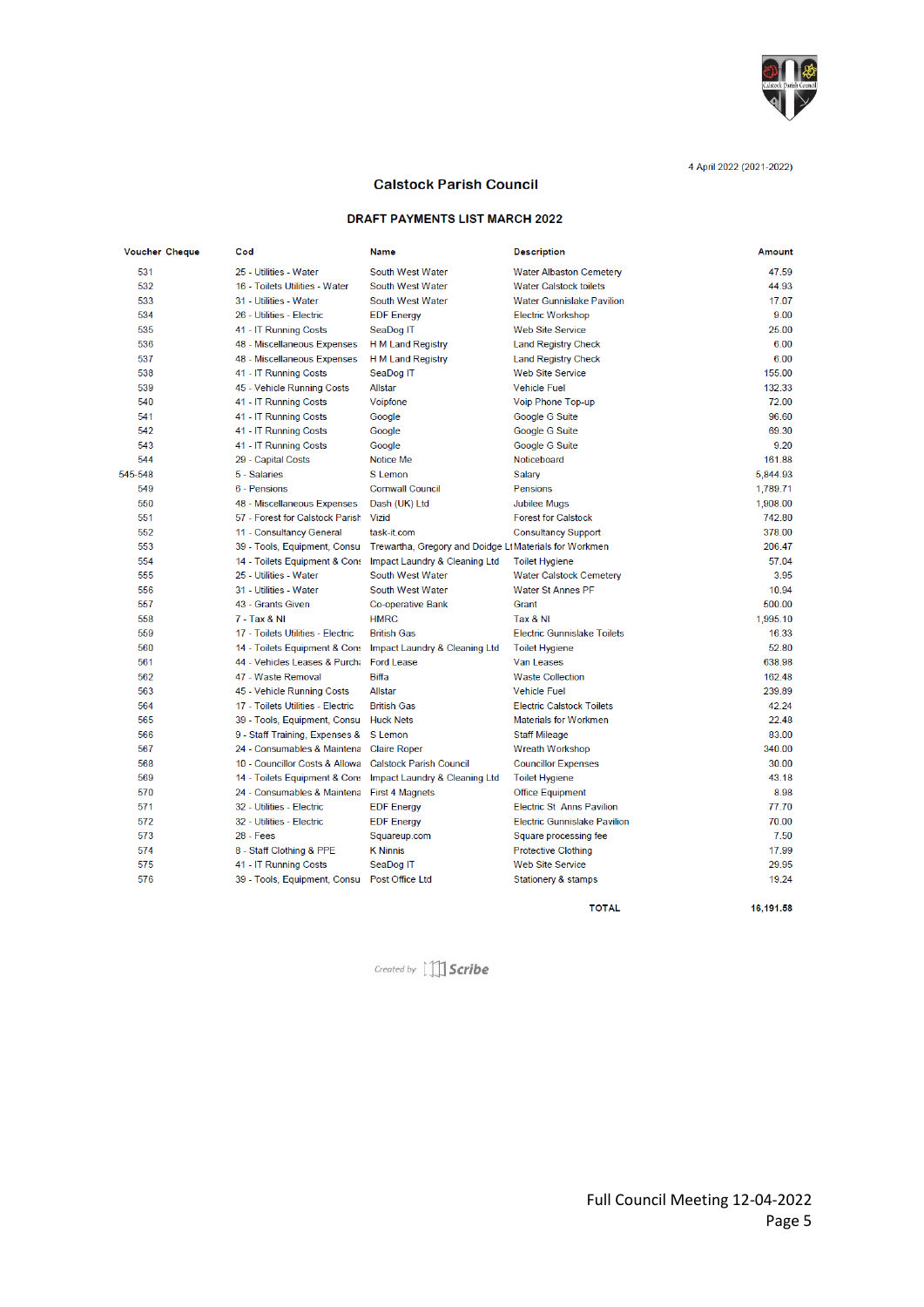

| <b>Current Account</b>                    | £23,329.24 |
|-------------------------------------------|------------|
| <b>Petty Cash</b>                         | £59.22     |
| <b>General Reserves Account</b>           | £60,010.39 |
| <b>Earmarked Reserves Account</b>         | £38,450.14 |
| <b>Calstock Village Pontoon</b>           | £9,000.00  |
| Neighbourhood Plan                        | £8,437.16  |
| <b>Fosters Field Playground Equipment</b> | £9,000.00  |
| <b>Calstock Cemetery Extension</b>        | £9,000.00  |
| <b>Skatepark</b>                          | £3,000.00  |
|                                           |            |
| <b>Forest for Calstock</b>                | £0.00      |
|                                           |            |
| Forecast expenditure for year remaining   | £0         |
|                                           |            |
| Forecast Income for year remaining        | £Ο         |
|                                           |            |
| <b>End of year General Reserves</b>       | £83,399    |
|                                           |            |
| Recommended Minimum General Reserve       | £56,520    |
| (25% of total income)                     |            |
|                                           |            |

#### **Budget Holding Committees**

| <b>Committee</b>            | <b>Total Budget</b> | Spent      | <b>Forecast Spend</b> | <b>Variance</b> | <b>INotes</b>                                            |
|-----------------------------|---------------------|------------|-----------------------|-----------------|----------------------------------------------------------|
| <b>Amenities</b>            | 32,325.00           | 22,934.96  | 0.00                  |                 | 9.390.04 Business rates removed                          |
| <b>Burial</b>               | 10,100.00           | 5.049.44   | 0.00                  |                 | 5.050.56 Headstone safety pending                        |
| <b>Environment &amp; CE</b> | 5.093.88            | 4.264.24   | 0.00                  | 829.64          |                                                          |
| Finance                     | 56,978.12           | 44,915.99  | 0.00                  |                 | 12,062.13 Election expenses paid                         |
| Neighbourhood Del Plan      | 3,500               | 3,024.00   | 0.00                  | 476.00          |                                                          |
| Personnel                   | 120,000             | 122,464.38 | 0.00                  | $-2464.38$      |                                                          |
| Recreation                  | 6,680               | 11,728.99  | 0.00                  |                 | -5048.99 Higher than expected repair & maintenance costs |